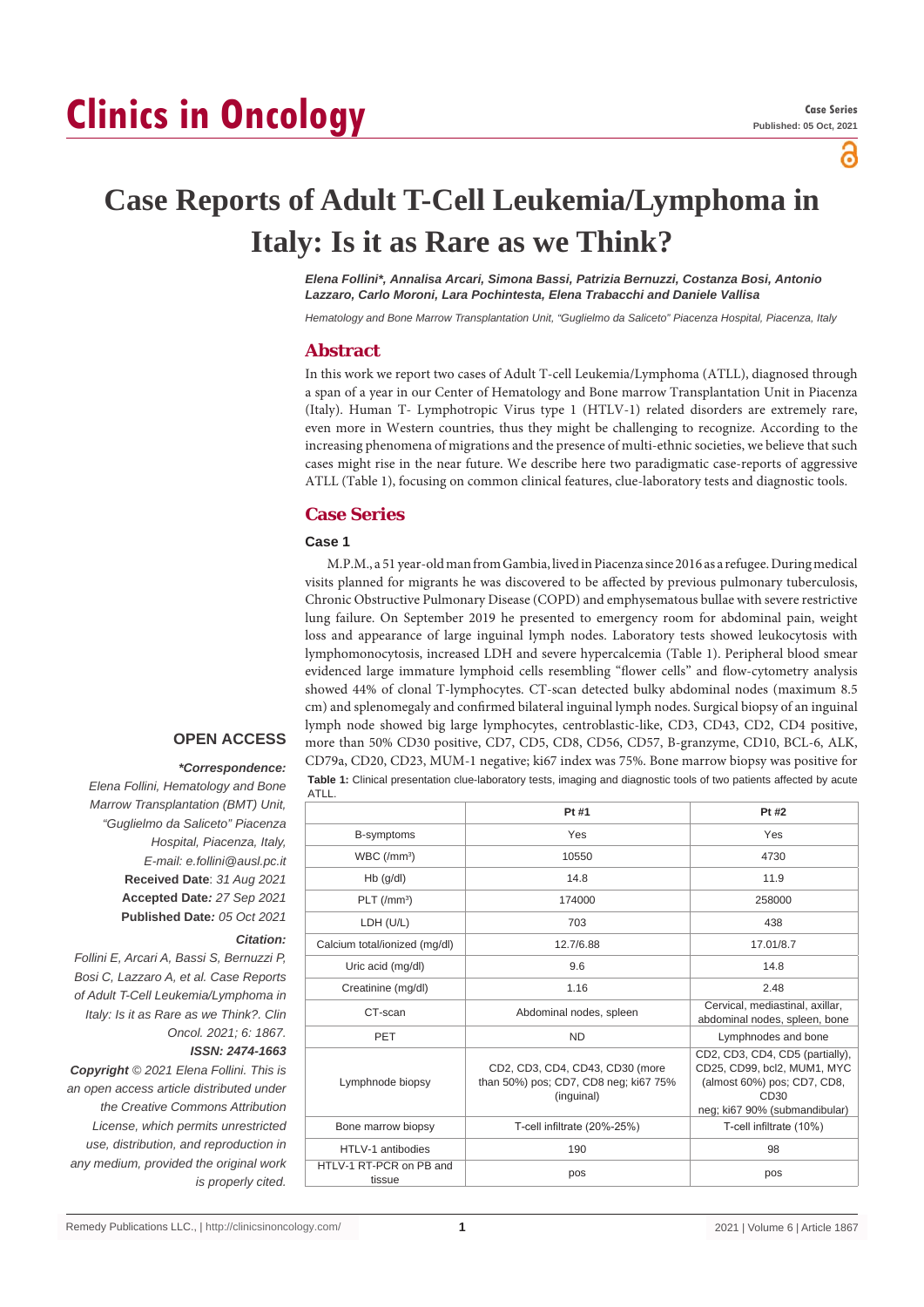infiltration by T cells. These data were suggestive for Peripheral T-Cell Lymphoma, Not Otherwise Specified (PTCL NOS). Once confirmed the diagnosis of T-cell lymphoma, specific therapy for hypercalcemia as per local protocol and chemotherapy with CHOP scheme (cyclophosphamide, adriamicine, vincristine, methylprednisolone) was started. While infectious screening for HBV, HCV, HIV, EBV, CMV and toxoplasma was negative, the HTLV-1 virus serology on plasma and RT-PCR on tissue specimens and peripheral blood turned out to be positive: This prompted us to the diagnosis of HTLV-1 associated Adult T-Cell Leukemia/Lymphoma (ATLL). As soon as the HTLV-1 tests were available, we reviewed the clinical case with the infectious disease specialist and the patient underwent an antiviral therapy with zidovudine and Interferon-alpha (AZT/IFN-a), associated to chemotherapy with vincristine, Prednisone, Etoposide and Cyclophosphamide (OPEC) for 6 courses. Given the diagnosis of ATLL, leukemic subtype, we chose a mild chemotherapy regimen in association with AZT/IFN-a because our patient was not eligible to hematopoietic stem cell transplantation due to comorbidities and poor performance status.

During hospitalization he needed high flow oxygen therapy for type-1 respiratory failure due to *Stenotrophomonas maltophlia* infection superimposed to his anamnestic lung disease. He achieved only a partial and transitory response and he died on February 2020 for progressive disease and infectious complications, which are very common in this subset of patients due to the underlying immunodeficiency.

#### **Case 2**

M.L. a 25 year-old Ghanaian girl came to Italy when she was a child together with her family and lived with her partner, an Italian guy. On September 2020 she noticed hard swelling on her neck, axillary and inguin. Moreover, she experienced night sweats, weight loss, and fever up to 40°C, asthenia and nausea. Thus, she decided to go to Emergency Room: Laboratory investigations detected acute renal failure (creatinine 2.95 mg/dl), severe hypercalcemia (calcium 17.5 mg/dl), increased LDH, beta-2 microglobulin and uric acid (Table 1). Further examinations by CT-scan and CT/PET evidenced an 18-FDG avid disease in both sides of diaphragm, spleen and bone marrow, with multiple osteolytic areas. Trucut biopsy of submandibular lymph node evidenced large lymphocytes CD3, CD2, CD5 (partially), CD4, CD25, BCL-2, MUM1, CD99 positive; almost 60% cells were MYC positive; CD7, CD8, CD56, CD57, B-granzyme, TdT, CD20, CD79a, CD10, BCL- 6, cicline-D1, CD23, CD21, CD30, CD1a and CD34 markers tested negative; Ki67 proliferation index was 90%. Considering the geographical provenience and the high-burden disease, we initially hypothesized a Burkitt Lymphoma, but the immunohistochemical analysis was negative for a B-cell pattern and the EBER-1 test was negative for EBV; on the other hand, serology and molecular analysis were both positive for HTLV-1, consistent with the diagnosis of acute Adult T-Cell Leukemia/Lymphoma (ATLL). Firstly, we aimed to correct the severe hypercalcemia by volume expansion with crystalloids infusion, corticosteroids iv, zoledronic acid iv and loop diuretics. Moreover, therapy with rasburicase and allopurinol lowered hyperuricemia. Debulking with iv steroids and prophylaxis against opportunistic infections with acyclovir, cotrimoxazole and fluconazole lead to an improvement of her general conditions. She then preferred to move to another Hospital, nearer to her home, to start an intensive chemotherapy program and eventually allogeneic stem cell transplantation. In the meantime, we advised her partner to be tested for HTLV-1.

# **Discussion**

The prevalence of HTLV-1 infection varies worldwide, with clusters in Japan, the sub-Saharan Africa, South America, Caribbean islands and foci in Middle East and Melanesia [1]. The latest notable study conducted in 2012 from Institute Pasteur de Paris, estimates 5 to 10 millions of infected individuals over a population of approximately 1.5 billion worldwide, and derived from available epidemiological data. Thus, the real prevalence is not known and tends to be underestimated [2]. Sporadic cases of HTLV-1 infection are seen in Europe, mostly France and United Kingdom, according to data resulting from pregnant women and blood-donor registries and population studies. The risk of spreading of HTLV-1 infection in Spain has also been reported and clusters are described in Romania [3,4]. Since two decades, Italy has been one of the first reception points for migrants from the Mediterranean Sea, yet it seems to be one of the European countries with the lowest prevalence of HTLV-1. It was unexpected for us to see two patients affected by ATLL in a span of a year in a small town as Piacenza, thus we believe that studies about the real impact of this phenomenon in non-endemic areas are needed [5,6].

In fact, the three modes of HTLV-1 transmission are mother to child, sexual transmission, and transmission with contaminated blood products [7]. While in underdeveloped countries the transmission during delivery is common, in Western countries people of Caucasian background may have acquired HTLV-1 through sexual contacts with a partner originating from an HTLV-1 endemic area. That's the reason why we advised the partner of patient #2 to undergo a HTLV-1 test, in order to establish appropriate methods to prevent its subtle spreading. Indeed, given the long latency of the provirus integrated in CD4+ cells, most people are asymptomatic carriers until one of the T-cell infected clones undergo monoclonal expansion and lead to malignant transformation [8]. It is estimated that approximately 2% to 4% of people infected with HTLV-1 will develop the ATLL [7].

Four clinical subtypes of ATLL are recognized: Indolent (chronic and smouldering) and aggressive (acute and lymphoma) ones. Abnormal lymphocyte in peripheral blood smear more than 1%, either with or without lymphocytosis, defines the acute form versus the lymphoma type. Common clinical features to suspect this rare subtype of aggressive leukemia/lymphoma are wide spread lymph node involvement, hypercalcemia, increased LDH and uric acid. Clonal T-cells express CD2, CD3, CD5 antigens, but usually lack CD7; CD25 antigen is generally strongly expressed. Most cases are CD4 positive and CD8 negative. The large transformed cells may be positive for CD30, but are negative for ALK. The hypothesized cells of origin are the CD4+, CD25+, FOXP3+ Treg cells, which would be consistent with the disease's characteristic association with immunodeficiency [9]. Taking into account the geographical provenience of the patients, it should be considered the differential diagnosis with Burkitt Lymphoma (BL), an aggressive B-cell lymphoma, c-myc rearranged and EBV-positive in its endemic variant [10,11]. HTLV-1 serology is essential and mandatory for diagnosis, and molecular testing by RT-PCR in both tissue and peripheral blood are recommended, especially if immunohistochemical pattern is not completely clarifying between ATL and PTCL [12].

Moving to the therapeutic algorithm, the eligibility to transplantation drives the initial choice. For patient #1 we chose a less intensive chemotherapy approach, due to his underlying lung disease and poor performance status. A retrospective small study